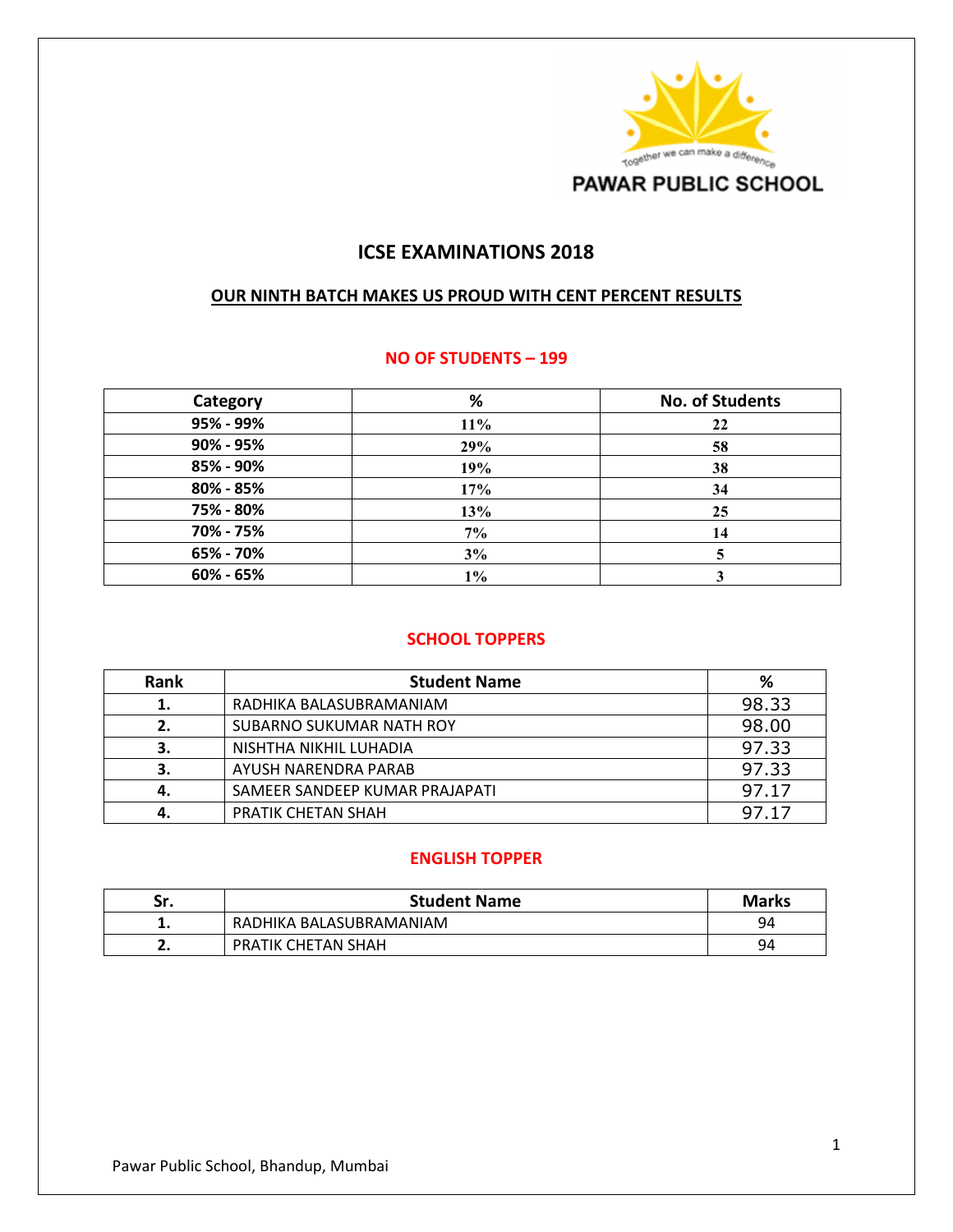

# **PAWAR PUBLIC SCHOOL**

### **HINDI TOPPERS**

| Sr. | <b>Student Name</b>     | <b>Marks</b> |
|-----|-------------------------|--------------|
|     | RADHIKA BALASUBRAMANIAM | 99           |
|     | NISHTHA NIKHIL LUHADIA  | 99           |
|     | RUCHI MANOJKUMAR JHA    | 99           |
| 4   | YASH JAYESH CHHEDA      | 99           |

### **MARATHI TOPPERS**

| Rank | <b>Student Name</b>       | <b>Marks</b> |
|------|---------------------------|--------------|
|      | AYUSH NARENDRA PARAB      | 99           |
|      | SAHIL PRADIP MORE         | 99           |
|      | MANVARI MANGESH DICHOLKAR | 99           |
|      | SUDEEPTA SANJAY RANE      | 99           |

### **HISTORY CIVIC GEO TOPPERS**

| Sr. | <b>Student Name</b>      | <b>Marks</b> |
|-----|--------------------------|--------------|
|     | SUBARNO SUKUMAR NATH ROY | 100          |
|     | AYUSH NARENDRA PARAB     | 100          |

### **MATHEMATICS TOPPERS**

| Rank | <b>Student Name</b>            | <b>Marks</b> |
|------|--------------------------------|--------------|
|      | SUBARNO SUKUMAR NATH ROY       | 100          |
|      | SAMEER SANDEEP KUMAR PRAJAPATI | 100          |
|      | <b>MAYANK SHREEKANT SHETTY</b> | 100          |
| 4    | <b>VARUN VENURAJAN NAIR</b>    | 100          |
|      | SIDDHARTH HIREN SHAH           | 100          |
| 6    | <b>KEVIN PRADEEP HARIA</b>     | 100          |
|      | RIDHIMA PRADEEP MISHRA         | 100          |

## **SCIENCE TOPPERS**

| Sr. | <b>Student Name</b>      | <b>Marks</b> |
|-----|--------------------------|--------------|
|     | RADHIKA BALASUBRAMANIAM  | 99           |
|     | SUBARNO SUKUMAR NATH ROY | 99           |
|     | NISHTHA NIKHIL LUHADIA   | 99           |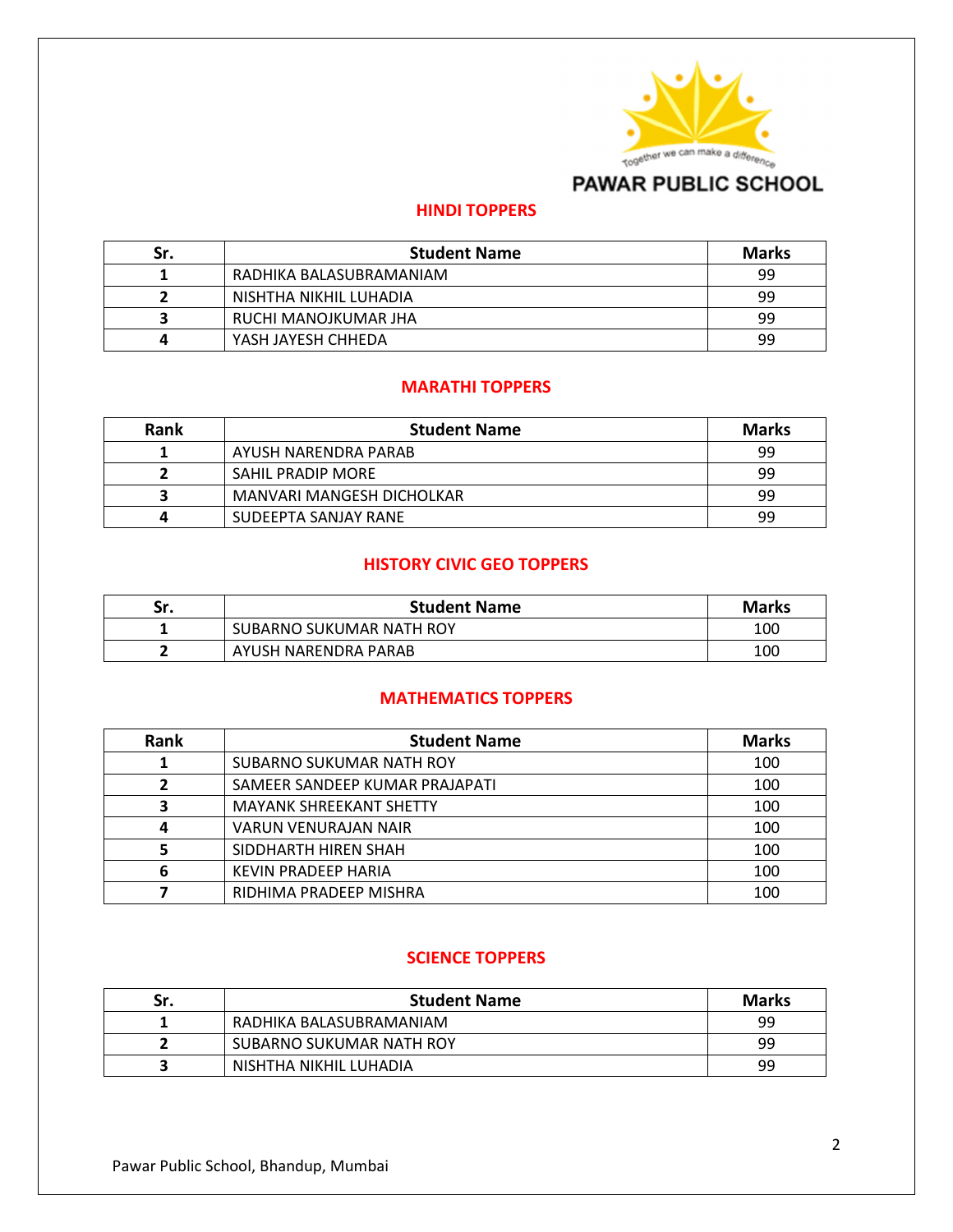

# PAWAR PUBLIC SCHOOL

## **ENVIRONMENTAL SCIENCE TOPPER**

| Sr. | <b>Student Name</b>                  | <b>Marks</b> |
|-----|--------------------------------------|--------------|
|     | SHRUTI SAMEER BHANDARI               | <b>Q7</b>    |
|     | AMANPREET SINGH SURJEET SINGH BUMBRA | 97           |

### **COMMERCIAL STUDIES TOPPER**

| . .<br>JI. | <b>Student Name</b>      | <b>Marks</b>   |
|------------|--------------------------|----------------|
|            | . RAJAN KOKATE<br>RITIKA | α۵<br><u>-</u> |

### **ART TOPPER**

| Sr. | <b>Student Name</b>       | <b>Marks</b> |
|-----|---------------------------|--------------|
|     | SHRUTI MANOJ CHUNDAYIL    | 100          |
|     | SANJANA SANTHOSH AYYAPATH | 100          |

## **COMMERCIAL APPLICATION TOPPER**

| Sr. | <b>Student Name</b>          | <b>Marks</b> |
|-----|------------------------------|--------------|
|     | DHIREN DEDHIA<br><b>RHAK</b> | 98           |

### **COMPUTER APPLICATION TOPPERS**

| Sr. | <b>Student Name</b>        | <b>Marks</b> |
|-----|----------------------------|--------------|
|     | RADHIKA BALASUBRAMANIAM    | 100          |
|     | SUBARNO SUKUMAR NATH ROY   | 100          |
|     | NISHTHA NIKHIL LUHADIA     | 100          |
| 4   | PRATIK CHETAN SHAH         | 100          |
|     | YASH RAJENDRA BHANUSHALI   | 100          |
|     | <b>KEVIN PRADEEP HARIA</b> | 100          |